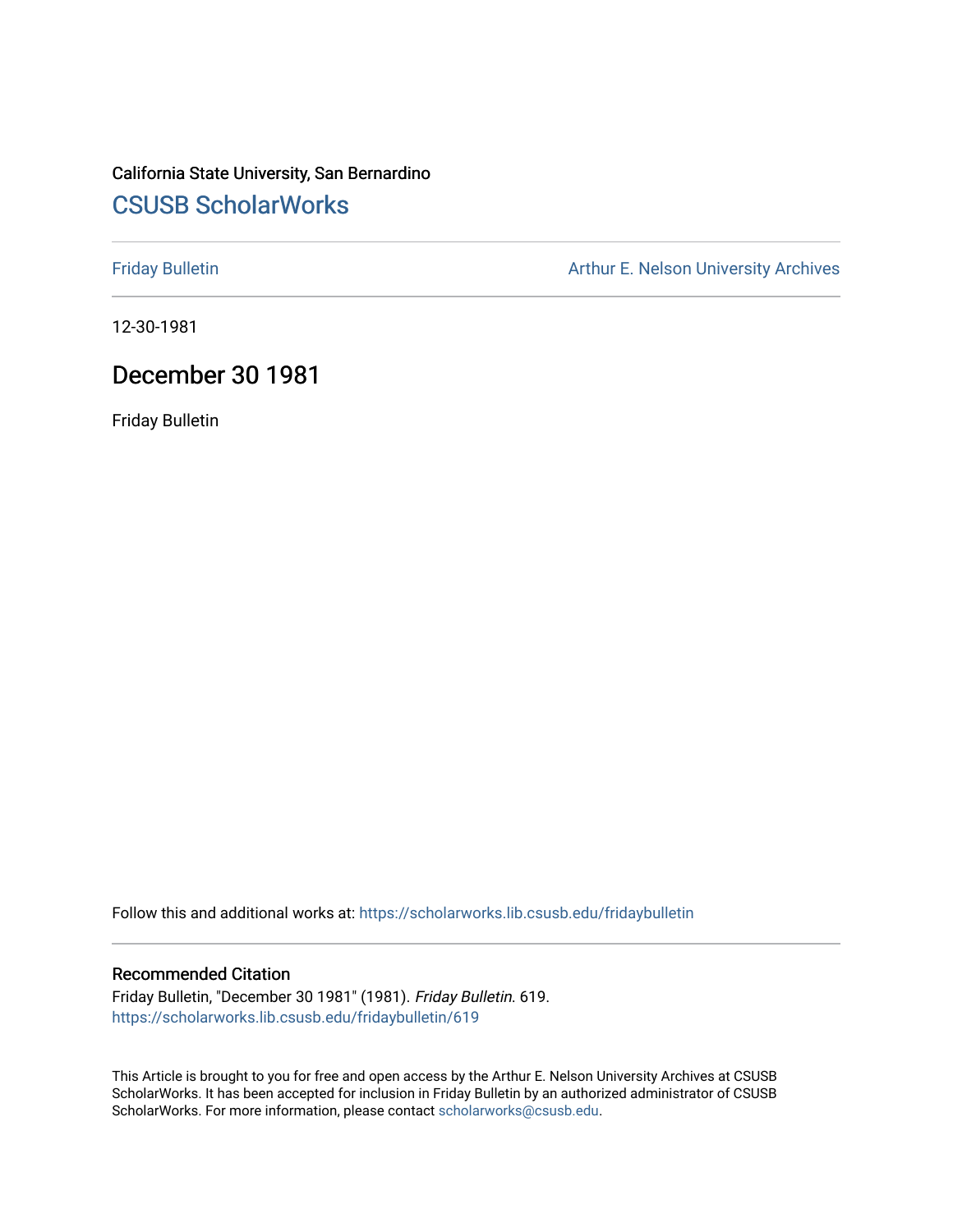



December 30, 1981

**'NEXT TIME FOR REAL' PREMIERES NEXT WEEK** 

The world premiere of a new comedy by playwright-actor Harry Cauley will be presented by the Theatre Arts Department Wednesday-Saturday, Jan. 6-9.

"Next Time for Real" Is a comedy about a girl's fantasy of stardom. The actors In this production are Marlsa Wine, Marc Dietrich and Dell Yount. Dr. William Slout will direct the play, which will begin at 8:15 p.m. In the Theatre. Admission Is \$3.50 general, \$1.75 students and senior citizens.

Cauley has written plays performed on Broadway, including "The Paisley Convertible," "Let Me Hear You Smile," "Separate Checks, Please" and "Sleeping with the Enemy." He has acted on the New York stage and on television and was producer-director for his own summer theatre in the East for many years.

In 1973, Cauley was a guest artist at Cal State and had the lead role In two Mollere plays produced on campus. For the past several years, he has been a writer for television programs, Including "All That Glitters," "Mary Hartman, Mary Hartman" and "Grandpa Goes to Washington." He also wrote and produced segments for the "Angle" series.

**REGISTRATION PHONE** Registration is Monday and Tuesday, followed by late regls-NUMBERS ANNOUNCED tration beginning Thursday, the first day of classes. As usual, telephones will be installed temporarily in the Physical Education Building and Lower Commons for offices

Involved in the registration process.

The following offices will have phones in the gym Monday and Tuesday:

| Academic Planning/Registrar | 7310 | Humanities                   | 7681 |
|-----------------------------|------|------------------------------|------|
| Administration              | 7701 | Natural Sciences             | 7650 |
| Bursar                      | 7505 | Social & Behavioral Sciences | 7620 |
| Education                   | 7770 | Unit Validation              | 7303 |
| Financial Aid               | 7745 |                              |      |

The following telephones will be in use in the Lower Commons Thursday and Friday:

| <b>Bursar</b>  | 7500 |
|----------------|------|
| Schools        | 7639 |
| <b>Schools</b> | 7640 |

Registration in the gym will run from 10 a.m.-6 p.m., Jan. 4 and 10 a.m. $\div 6:30$  p.m., Jan. 5 with a lunch break from 1-2:30 p.m. Late registration and program changes will be accepted from 9 a.m.-6:30 p.m., Jan. 7 and 9 a.m.-5 p.m., Jan. 8 in the Lower Commons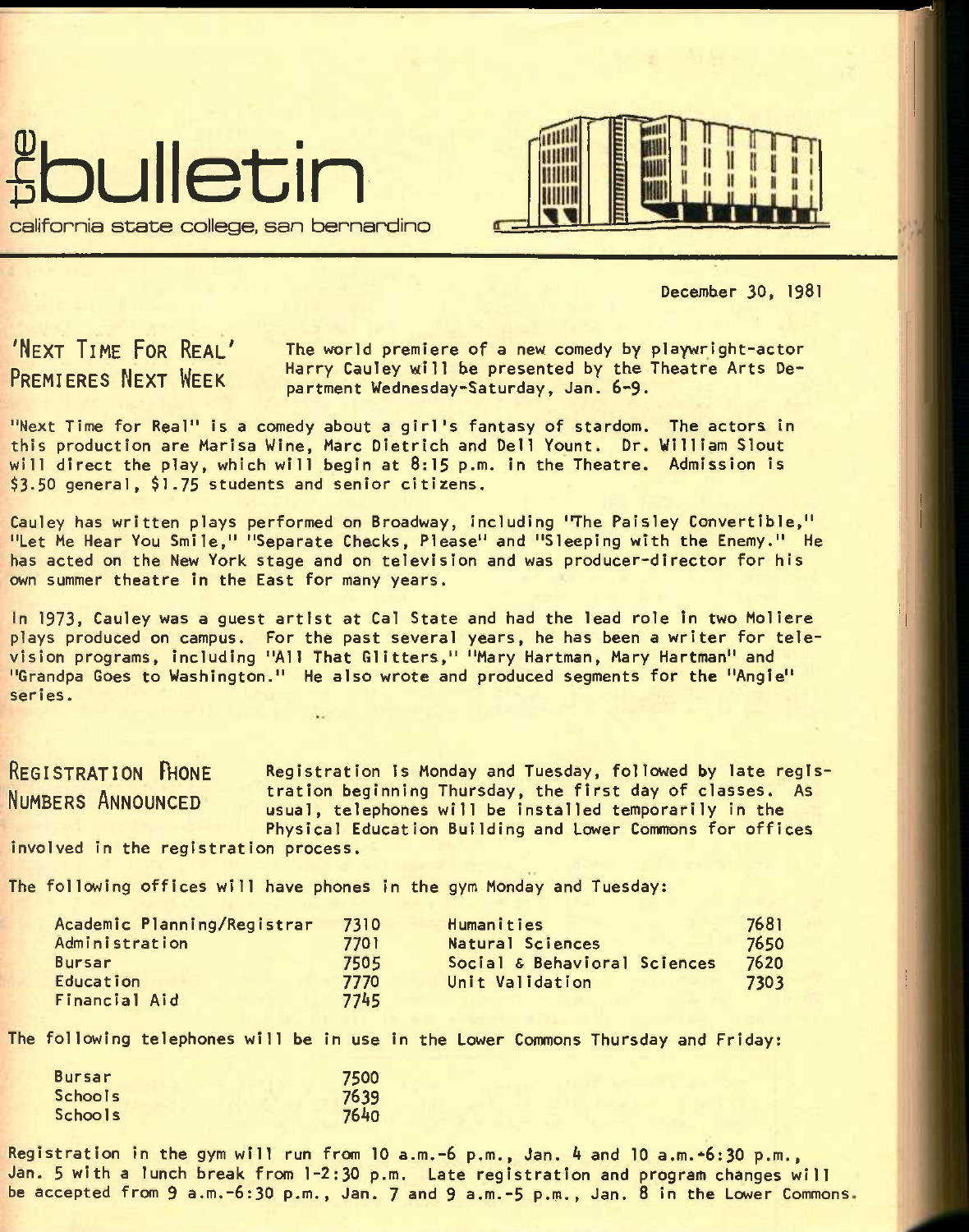**HOUSING OFFICE OPENSJ**  ART LEPT. HAS NEW LOOK

Housing personnel have moved into their new locations in the Housing Office. The office, which was completed early this month, is located at the end of the residence hall quad area near the Village's swimming pool. Phone numbers will remain the same.

Work is underway on the Visual Arts Building, which will gain offices for the Art Department secretary and the chair, Dr. Julius Kaplan, by decreasing the size of Room 109. Kaplan and Colleen Corbin, secretary, expect to move Into their new locations by Monday. Kaplan will be in VA 123 C, and Mrs. Corbin in VA 123 B. As of Jan. 11, other room changes will be effective. Don Woodford will move into VA 108, Joe Moran into VA 117 A, Bill Warehall into VA 103 D, and the custodians into VA 105. Extensions will remain the same.

Part-time faculty will share an office, in VA 103 B. They may be reached on the Art Department extension, 7459. The faculty are Lorie Griffith, Tom Jamieson, Chad Lynde, Jan Mrozinski, Michael Murillo, Larry Thompson and Scott Ward.

SCHOOL OF EDUCATION A special eight-week clinic designed to help elementary  $O$ FFERS READING  $C$ LINIC and high school students with reading problems will be offered Saturday mornings beginning Jan. 16. Personalized assistance will be given to each participant by a

graduate student working toward an M.A. in education with an option in reading. Participants will receive an hour of tutoring each week.

The clinic will continue for nine weeks, with the exception of Saturday, March 6. Parents of prospective participants are requested to call the School of Education, 887-7571, for initial registration and an interview with Dr. Margaret A. Atwell, who is director of the program. A \$15 enrollment fee is charged for each student. Faculty and staff who know of youngsters who would benefit are invited to call Dr. Atwell

SEARCH COMMITTEE FORMED An eight-member Board of Trustees search committee has POR NEW CSU CHANCELLOR been formed to advise in the selection of a new Callfornia State University chancellor. Headed by John F. O'Connell, chairman, the committee's recommendations

**1** 

will be presented to the board, which is seeking a successor to Dr. Glenn S. Dumke.

Dr. Dumke announced in July that he plans to retire on his 65th birthday May 5, 1982, but at the board's request, agreed to continue beyond that date, if necessary, until a new chancellor assumes duties.

The search committee includes two past chairs of the Board, Dr. Claudia H. Hampton and Charles Luckman. Other members are trustees Celia Ballesteros, Blanche C. Bersch, Jeremiah F. Hallisey, Michael R. Peevey and Willie J. Stennis.

The California State College, San Bernardino BULLETIN is published Fridays by the Public Affairs Office, AD 117, Ext. 7558. Items for publication should be received in writing by noon Tuesday.

Edna Steinman, Director of Public Affairs Editor, Jill Scanlan Writer, Pat Wolff Calendar, Ruth Moran Printed in the Duplicating Center